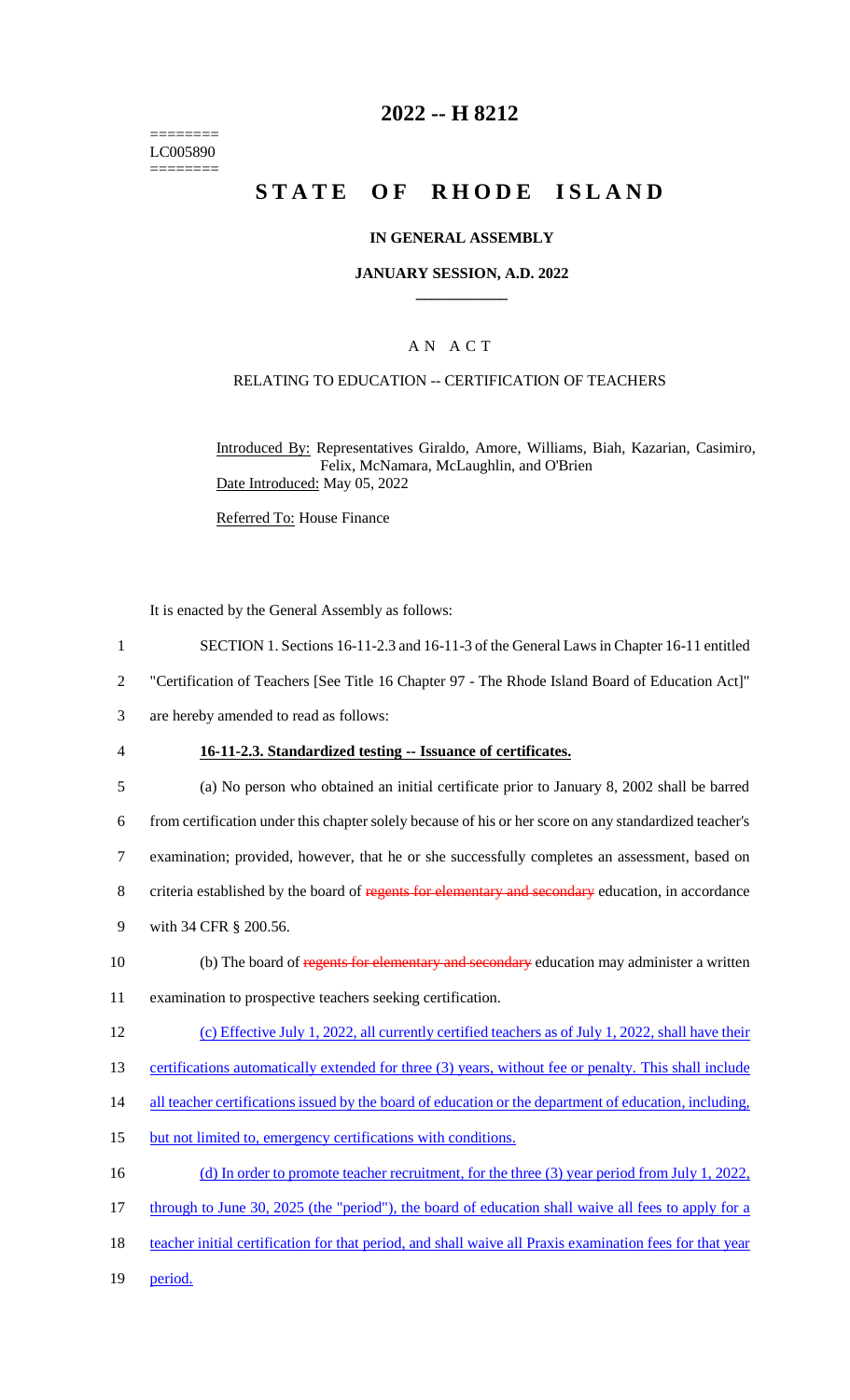# 1 **16-11-3. Certificates without examination.**

2 (a) The board of regents for elementary and secondary education may, in its discretion, issue certificates of qualification without examination to persons who may present evidence of qualification and shall comply with the regulations of the board. Provided, that any teacher who is certified in two (2) fields or subjects of science, other than general science, shall also be automatically certified in the field or subject of general science without the need for examination or other proof of qualifications in the subject of general science.

8 (b) Any teacher holding a valid Rhode Island teacher certification and who has at least 9 three (3) years of certified teaching experience, shall be allowed to acquire an additional 10 certification(s) through examination or content coursework so long as the teacher has a minimum

11 of three (3) years of certified teaching experience.

12 SECTION 3. Chapter 16-11 of the General Laws entitled "Certification of Teachers [See 13 Title 16 Chapter 97 - The Rhode Island Board of Education Act]" is hereby amended by adding 14 thereto the following section:

- 15 **16-11-11. Educator preparation programs.**
- 16 The Rhode Island department of elementary and secondary education shall review and 17 revise as necessary its rules and regulations governing the licensure of teachers and administrators. 18 The rules and regulations shall be revised so as to create and permit multiple pathways and 19 flexibility in the credential requirements for both undergraduate and post-baccalaureate degrees to 20 obtain teacher or administrator certification. In so promulgating these rules and regulations, or 21 revisions thereto, the department may incorporate awarding credit for non-traditional classes, 22 work/life experience that is deemed tantamount to formal classwork, and permitting teacher and 23 administrator candidates to obtain course credit by demonstrating course competency through a test 24 or other demonstration of competency so as to allow waiver of the course and to provide credit for 25 the course.
- 26 SECTION 4. This act shall take effect upon passage.

#### ======== LC005890 ========